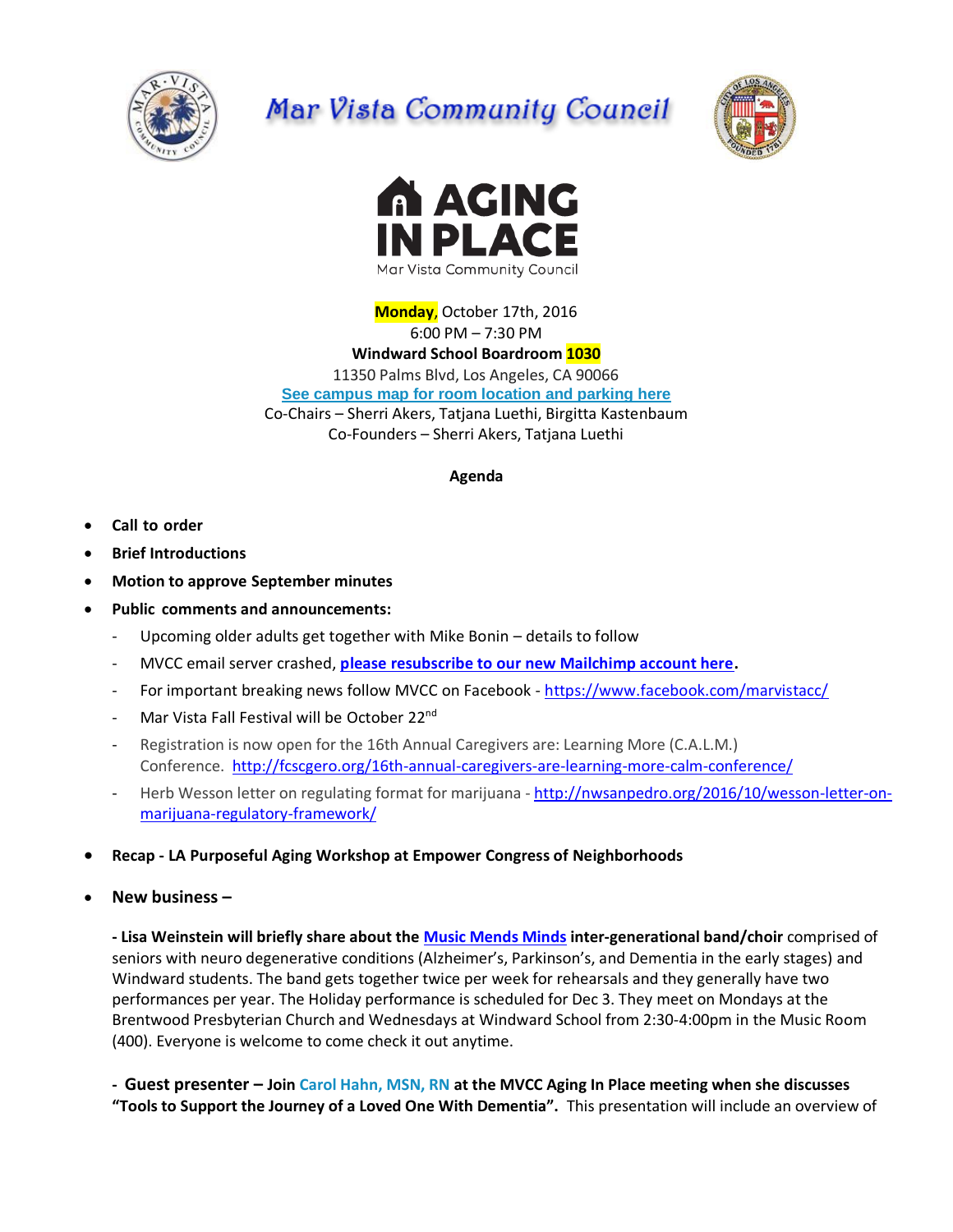dementia, how to effectively communicate, and learning to deal with challenging behaviors often experienced. Carol will help answer your questions to help you support loved ones with dementia.

Carol is a Wellness and Fitness Nurse. In addition to her vast experience in nursing, Carol is also a Registered Yoga Teacher, Certified Personal Trainer, and a Certified Dementia Practitioner. Carol is the Education Consultant at **[OPICA Adult Day Care Program & Counseling Center](http://www.opica.org/)**. OPICA has been serving adults challenged with memory loss and their families in the West Los Angeles area for more than 35 years. For more information – 310-478-0226 or<http://www.opica.org/>

## **Old Business**

- **Future guest presentations**
- a. **November – NOTE THIS MEETING WILL BE HELD WEDNESDAY 11/16 DUE TO SPECIAL EVENT AT WINDWARD.** "The Gift of a Downsized Home." Guest presenter Robin Gurse Dennis of *Got Clutter?* guides you in how to have "the downsizing conversation" with your favorite senior. Robin addresses the impact on family members faced with years of physical possessions, suggests ways to prepare for the conversation, and provides an action plan you can personalize for your specific needs.
- b. **December –** Mandi Carpenter When is Assisted Living a good choice? How do you assess them?
- c. **January -** Emilia Crotty with LA Walks Safe Routes for Seniors program and campaign, part of the Vision Zero Alliance [\(Facebook](https://www.facebook.com/LAvisionzero/photos) an[d website\)](http://www.visionzeroalliance.org/).
- d. **February –** Adriana Mendoza AARP Livable Cities
- **Public comment**
- **Adjourn meeting**

*\* PUBLIC INPUT AT NEIGHBORHOOD COUNCIL MEETINGS – The public is requested to fill out a "Speaker Card" to address the Board on any agenda item before the Board takes an action on an item. Comments from the public on agenda items will be heard only when the respective item is being considered. Comments from the public on other matters not appearing on the agenda that are within the Board's jurisdiction will be heard during the General Public Comment period. Please note that under the Brown Act, the Board is prevented from acting on a matter that you bring to its attention during the General Public Comment period; however, the issue raised by a member of the public may become the subject of a future Board meeting. Public comment is limited to 2 minutes per speaker, unless adjusted by the presiding officer of the Board.*

*\* PUBLIC POSTING OF AGENDAS - MVCC agendas are posted for public review at Mar Vista Recreation Center, 11430 Woodbine Street, Mar Vista, CA 90066. You can also receive our agendas via email by subscribing to L.A. City's Early Notification System at<https://www.lacity.org/subscriptions>*

*\* THE AMERICAN WITH DISABILITIES ACT - As a covered entity under Title II of the Americans with Disabilities Act, the City of Los Angeles does not discriminate on the basis of disability and, upon request, will provide reasonable accommodation to ensure equal access to its programs, services and activities. Sign language interpreters, assistive listening devices and other auxiliary aids and/or services, may be provided upon request. To ensure availability of services, please make your request at least 3 business days (72 hours) prior to the meeting you wish to attend by contacting [chair@marvista.org](mailto:chair@marvista.org).*

*\* PUBLIC ACCESS OF RECORDS – In compliance with Government Code section 54957.5, non-exempt writings that are distributed to a majority or all of the board in advance of a meeting may be viewed at our website, [http://www.marvista.org,](http://www.marvista.org/) or at the scheduled meeting. In addition, if you would like a copy of any record related to an item on the agenda, contact [secretary@marvista.org](mailto:secretary@marvista.org).*